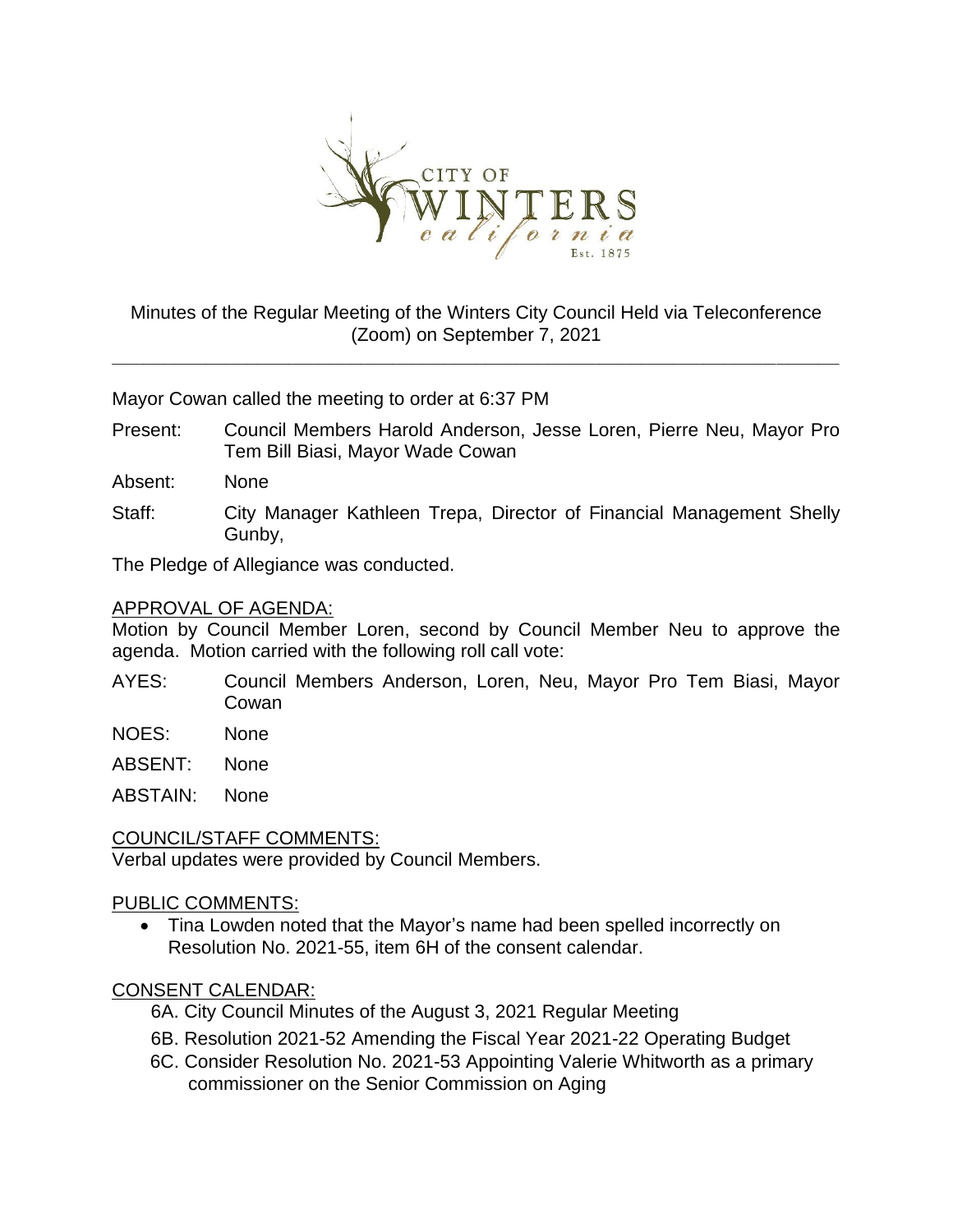- 6D. Designate a councilmember to represent the City of Winters as a voting delegate at the 2021 Annual League of California Cities Conference
- 6E. Resolution No. 2021-56 appointing Shelly Gunby as City Clerk
- 6F. Resolution 2021-54 Establishing the Bond amounts for the City Clerk and City **Treasurer**
- 6G. Appointment of Carol Scianna to the Yolo Habitat Conservancy Implementation Advisory Committee representing the City of Winters
- 6H. Resolution No. 2021- 55 establishing the Natural Resources Commission and appointing members to the Commission

City Manager Trepa provided an overview of the consent calendar items, Motion by Council Member Neu, second by Council Member Loren to approve the Consent Calendar. Motion carried with the following roll call vote:

- AYES: Council Members Anderson, Loren, Neu, Mayor Pro Tem Biasi, Mayor Cowan
- NOES: None
- ABSENT: None
- ABSTAIN: None

# PRESENTATION:

None

### PUBLIC HEARINGS:

8A. Public Hearing - Urgency Ordinance 2021-03 Extending the Moratorium on Grading Permits Without Plan Approval or Security Pending Preparation of a More Comprehensive Grading Ordinance.

The item was presented by Assistant City Attorney Joanna Gin.

The public hearing was opened at 6:54 p.m. There was no public comment. The public hearing was closed at 6:55 p.m.

Motion by Council Member Biasi, second by Council Member Neu to adopt Urgency Ordinance 2021-03 Extending the Moratorium on Grading Permits Without Plan Approval or Security Pending Preparation of a More Comprehensive Grading Ordinance. Motion carried with the following roll call vote:

- AYES: Council Members Anderson, Loren, Neu, Mayor Pro Tem Biasi, Mayor Cowan
- NOES: None
- ABSENT: None
- ABSTAIN: None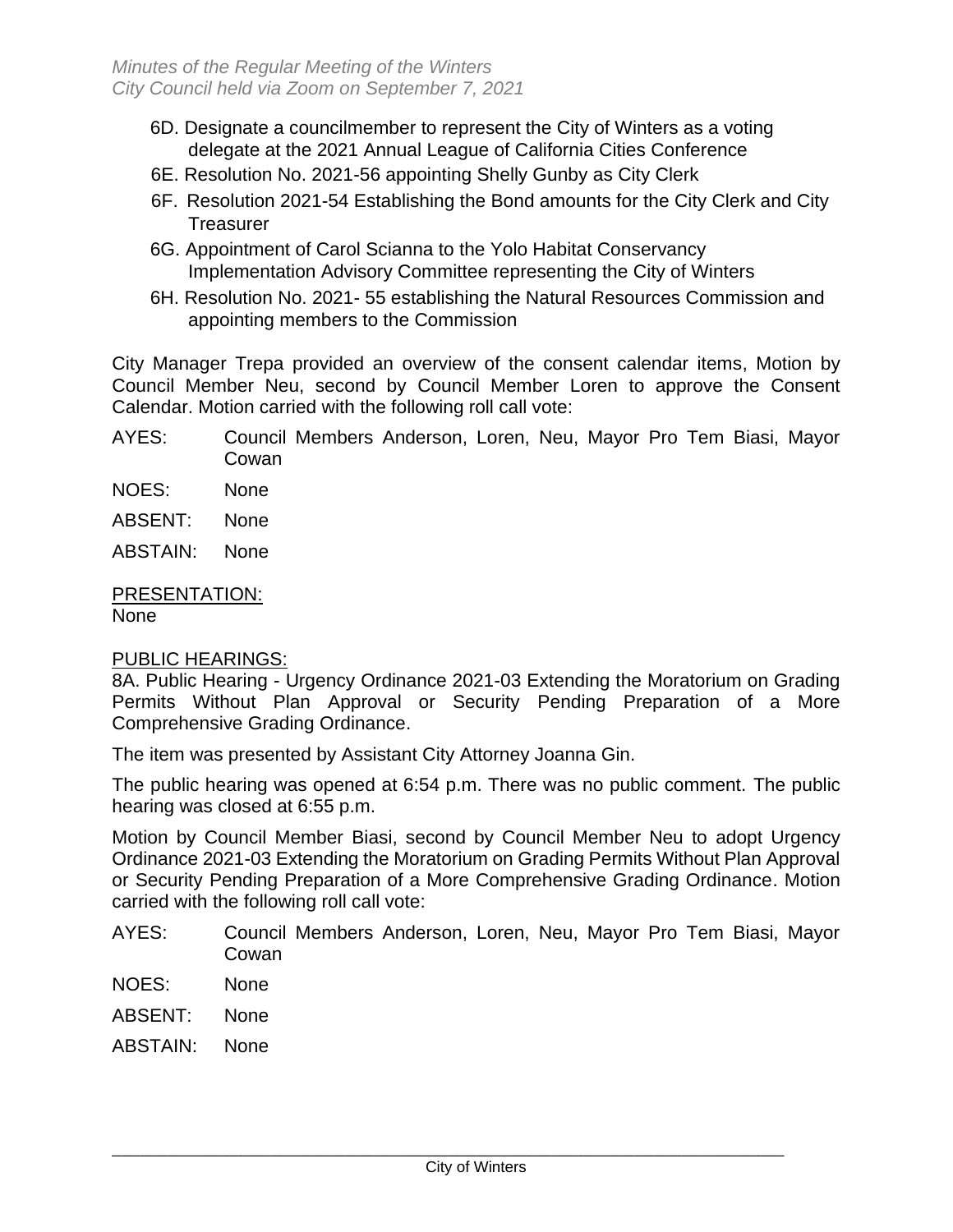8B. Consider Adopting Resolution No. 2021-51 Amending the City of Winters General Plan and Adopting the 2021-29 Housing Element Update

The item was introduced by Housing & Economic Development Dan Maguire with a presentation by consultant Beth Thompson. There were no Council questions.

The public hearing was opened at 7:16 p.m.

- Alysa Meyer spoke on behalf of the Sacramento Housing Alliance and thanks staff and the consultants for the substantial revisions that were made to the first draft document. She appreciated the clear commitments and objectives that were in the implementation plan. She encouraged the City to be aggressive in rezoning for the shortfall in zoned properties for low-income households to avoid having to develop another shortfall plan in seven years.
- Ken Britten stated there were two crises: housing and climate, which were linked. Low density suburban housing is the enemy of affordable housing and for climate. More diverse housing supply mixed with smaller and larger homes will create a more vibrant community. The City is being less ambitious with this Element, and noted more could be done. Many cities have mandated housing densities, and that the City doesn't have to just "work" with developers; it can mandate. He recommended that the Council not approve the Element as submitted and include mandates.
- Kate Laddish thanked staff for their work on the Housing Element and encouraged more universal design so people with mobility issues can live in and visit others in homes with universal design features. She thanks staff for increasing the requirement of 5% of homes constructed with universal design to 10% as a good first step. She encouraged the City to be proactive and to lean into the direction of more diverse housing stock in neighborhoods. She recommended moving away from single-family zoning. She stated that the deadline of December 2022 to review zoning in order to achieve the low-income housing shortfall should be moved up so that other projects that are in process could be included.
- Gar House noted there was great merit in what Ken and Kate stated beyond solving the housing crisis but also enhancing the social and cultural values of Winters. He questioned the role of ADUs (Accessory Dwelling Units) in improvement the housing crisis. [Planner Dave Dowswell explained that he was working with consultants to acquire 3 standard ADU plans that could be provided to the public at no cost or for \$1,000, which would dramatically reduce building costs.]

The public hearing was closed at 7:29 p.m.

Councilmember Loren thanked Alysa Meyer, staff and the consultants for their efforts, and requested clarification for visit-ability and livability to address the needs of aging in place.

Dan Maguire stated that the Housing Element update is necessary but not a standalone document and that Implementation Plan program deadlines are an end date. Programs can be brought forward sooner. In response to comments from Council Member Neu, he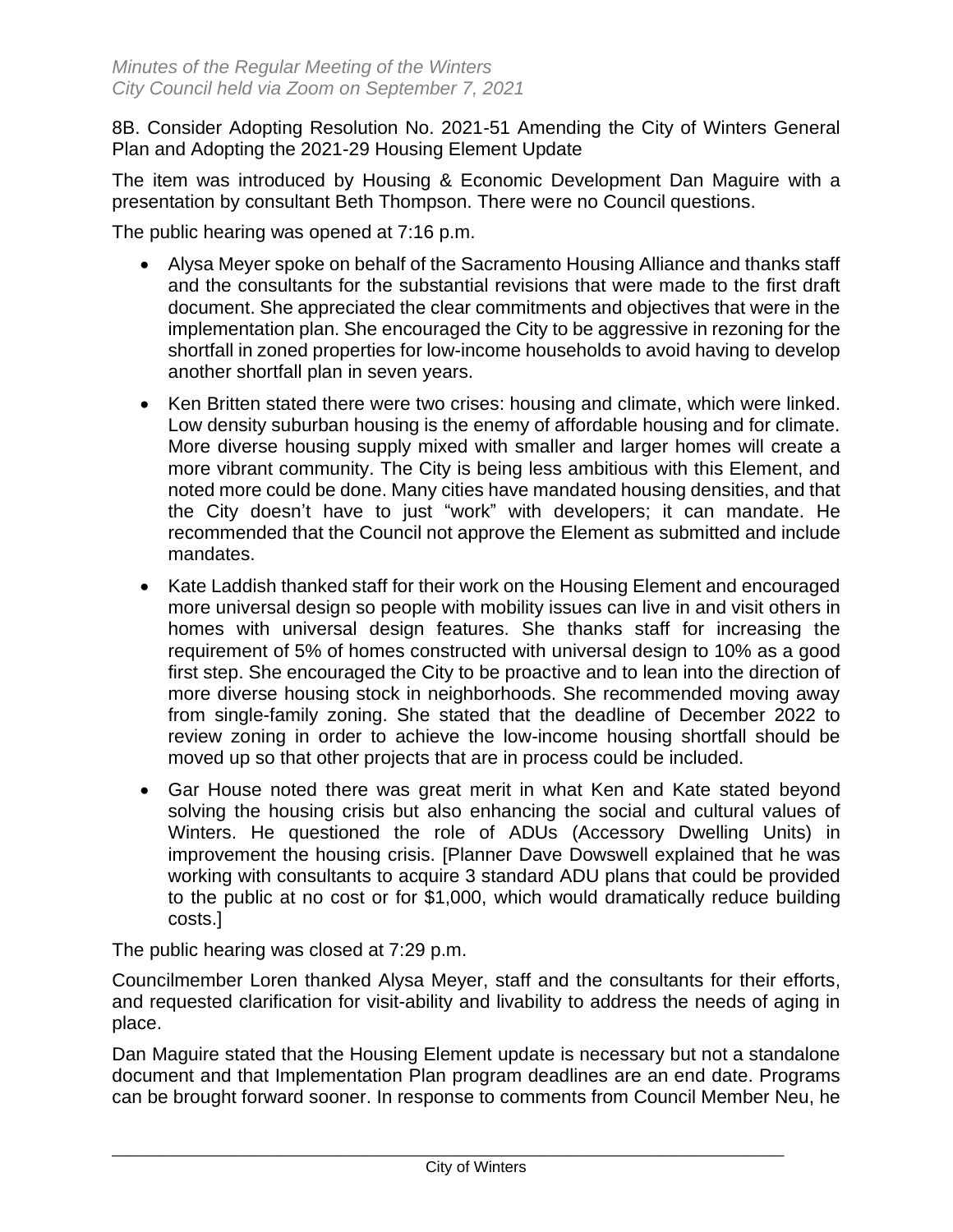clarified that adopting the Element did not preclude the Council from mandating program changes in the future before the eight-year cycle expires.

Council Member Biasi thanked staff and the consultant for their efforts and noted that five sites were identified for potential rezoning to address the low-income housing shortfall, noting that a current project might address this issue in the near future. He noted that the City has worked to encourage more duplexes mixed into neighborhoods at corners, and appreciated the comments related to the ability to visit and live in homes if a person has mobility limitations. He noted that ADUs will help meet Housing Element goals.

Council Member Anderson noted he would like to see duplexes continued to be mixed in and that we needed to be mindful of costs and affordability.

Mayor Cowan thanked staff for quite a task to prepare the Housing Element Update, and confident that changes can be made to the Element in the future. He wished the City had received more survey responses but knows significant effort was made to encourage people to participate. He asked for a status on the two bills waiting for the Governor's signature, SB 9 and SB 10, which would specifically limit a city's ability to dictate local zoning. [City Manager Trepa indicated an update on the two bills would be included in the next agenda packet as an information item.]

Council Member Loren thanked the consultant for the additional information related to furthering fair housing; and Council Member Biasi indicated that Measure A was not an obstacle to meeting RHNA mandates since adequate sites have been identified within the incorporated city limits.

Motion by Councilmember Loren; second by Council Member Neu to adopt Resolution No. 2021-51 Amending the City of Winters General Plan and Adopting the 2021-29 Housing Element Update.

Motion carried with the following roll call vote:

AYES: Council Members Anderson, Loren, Neu, Mayor Pro Tem Biasi, Mayor Cowan

NOES: None

ABSENT: None

ABSTAIN: None

#### DISCUSSION ITEMS:

9A. Introduction of Ordinance 2021-03 Repealing and Recasting Title 15 of the Winters Municipal Code and Adopting by Reference the 2019 Building Standards Code, the 2019 Fire Code, and other Uniform Codes, Together with Local Amendments

City Manager Trepa introduced new Chief Building Official Tom Davis and the item. Tom Davis provided a brief overview of the item. Fire Chief Brad Lopez summarized the changes to the Fire Code. Assistant City Attorney Joanna Gin explained that item before Council incorporated State codes as well as local amendments. There were no public comments.